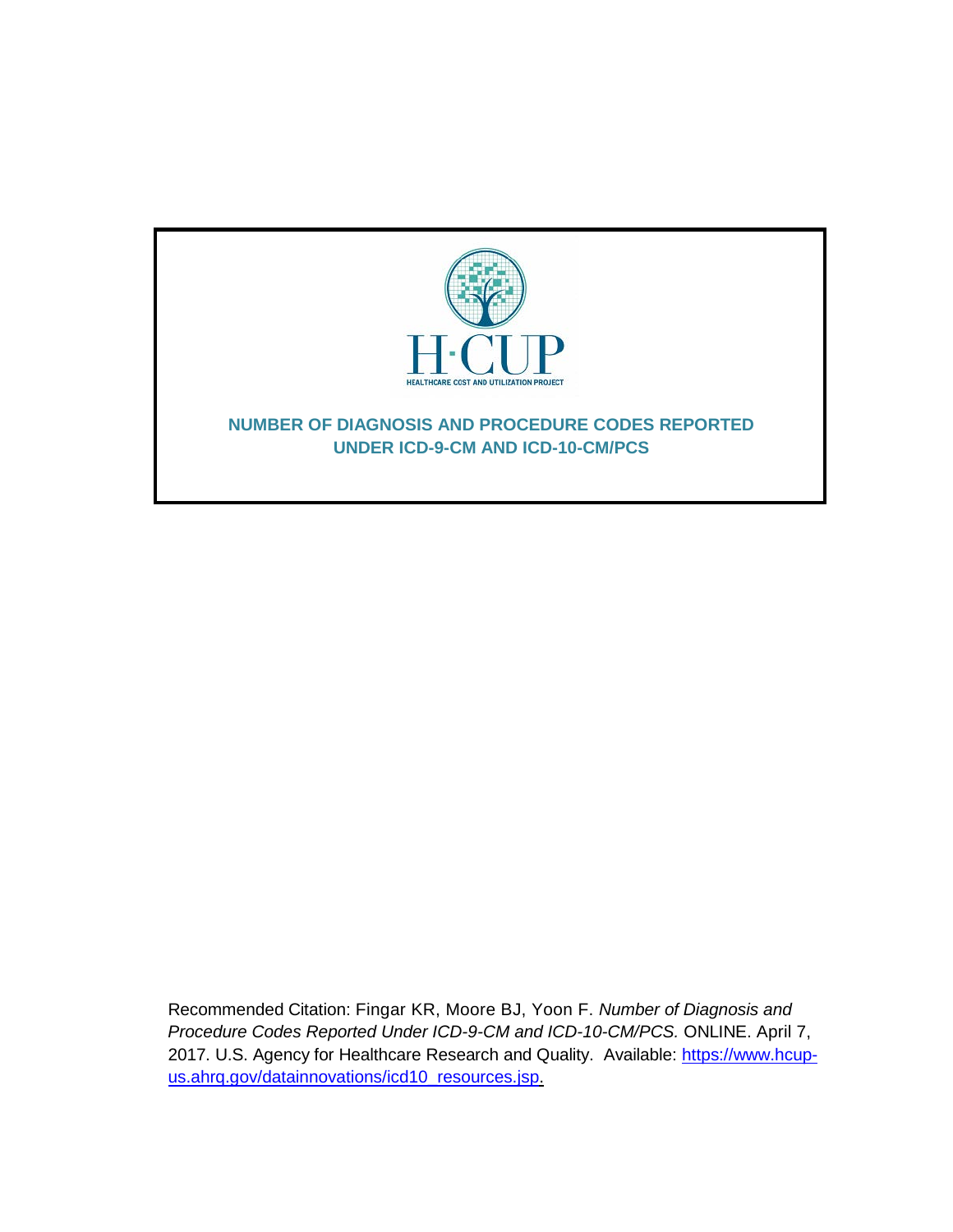# **TABLE OF CONTENTS**

# **TABLE OF EXHIBITS**

| Figure 1. Overall Percentage Changes in the Number of Diagnosis and Procedure Codes in the<br>SID<br>. 4 |
|----------------------------------------------------------------------------------------------------------|
| Table 1. Percentage Changes in the Mean Number of Diagnosis Codes in the SID, by Expected                |
|                                                                                                          |
| Table 2. Percentage Changes in the Mean Number of Procedure Codes in the SID, by Expected                |
| 5                                                                                                        |
| Table 3. Changes in the Percentage of Inpatient Stays With an Operating Room Procedure in                |
|                                                                                                          |
| Figure 2. Overall Percentage Changes in the Mean Number of Diagnosis and HCPCS/CPT                       |
| Procedure Codes in the SEDD.                                                                             |
| Table 4. Percentage Changes in the Mean Number of Diagnosis Codes in the SEDD, by                        |
| <b>Expected Payer</b><br>8                                                                               |
| Table 5. Percentage Changes in the Mean Number of HCPCS/CPT Procedure Codes in the                       |
| 8                                                                                                        |
| Figure 3. Overall Percentage Changes in the Mean Number of Diagnosis and HCPCS/CPT                       |
| Procedure Codes in the SASD                                                                              |
| Table 6. Percentage Changes in the Mean Number of Diagnosis Codes in the SASD, by                        |
| .10                                                                                                      |
| Table 7. Percentage Changes in the Mean Number of HCPCS/CPT Procedure Codes in the                       |
| .10                                                                                                      |
|                                                                                                          |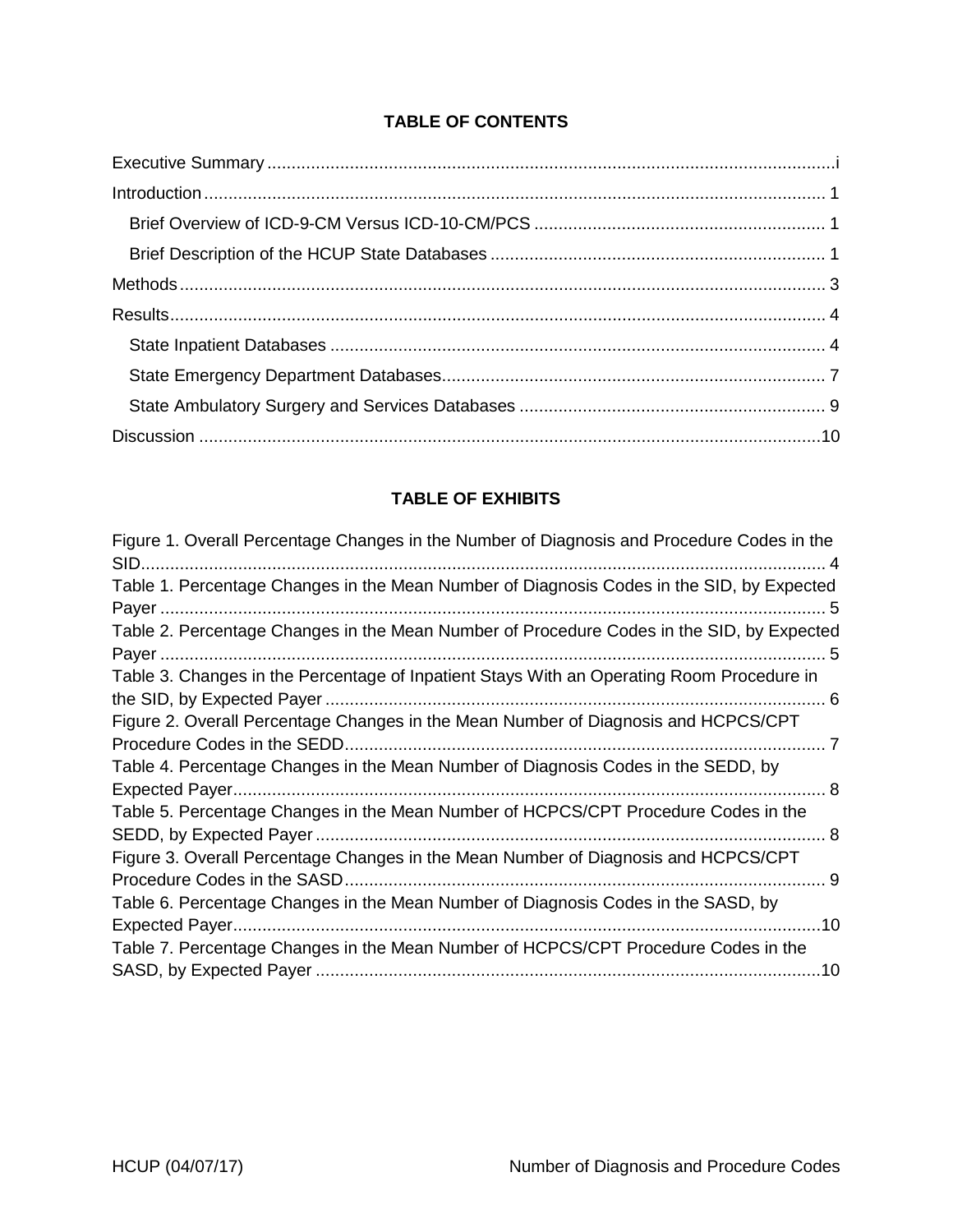### <span id="page-2-0"></span>**EXECUTIVE SUMMARY**

This document examines shifts in the number of diagnosis and procedure codes used under the ICD-9-CM and ICD-[1](#page-2-1)0-CM/PCS<sup>1</sup> systems from 2013 through 2015. The analysis uses Healthcare Cost and Utilization Project (HCUP) data from State databases that were processed at the time of this report: 24 State Inpatient Databases (SID), 17 State Emergency Department Databases (SEDD), and 16 State Ambulatory Surgery and Services Databases (SASD). The number of diagnosis and procedure codes available in the coding system increased considerably from ICD-9-CM to ICD-10-CM/PCS.<sup>[2](#page-2-2)</sup> As a result, expected to see an increase in the number of codes reported on a hospital record for an inpatient stay, emergency department visit, or ambulatory surgery encounter.

# **Main Findings**

- There was no increase in the mean number of diagnosis codes reported in hospital inpatient or outpatient (emergency department and ambulatory surgery) data from 2014– 2015 relative to 2013–2014. Rather, compared with 2013–2014, the rate of increase in the mean number of diagnosis codes reported slowed from 2014–2015. These trends generally were consistent across payer categories.
- For inpatient stays, there was a small decrease in the mean number of procedures reported under ICD-10-PCS. However, there was a considerable increase in the percentage of inpatient stays with an operating room procedure, which increased by 19.8 percent from 2014–2015, compared with a 2.1 percent decrease from 2013–2014. The large increase in the percentage of inpatient stays with an operating room procedure was driven in part by a change in the designation of surgical cases between Medicare Severity Diagnosis Related Group (MS-DRG) Version 33 (effective October 1, 2015, for ICD-10-CM data) and prior MS-DRG versions under ICD-9-CM. These trends generally were consistent across payer categories.
- There has been a shift in outpatient data, from reporting procedures using ICD codes toward reporting procedures using Healthcare Common Procedure Coding System (HCPCS) Current Procedural Terminology (CPT®). In 2015, in the SEDD and SASD, procedures mostly were reported using CPT codes. From 2014–2015, the number of CPT codes in the SEDD and SASD increased by 9.6 and 7.5 percent, respectively.

When using HCUP data that include both ICD-9-CM and ICD-10-CM/PCS codes, researchers may consider looking at the mean number of diagnosis and procedure codes reported across payers and by discharge quarter to identify populations for which the combination of data across the two coding systems may be problematic.

<span id="page-2-1"></span> <sup>1</sup> ICD-9-CM: International Classification of Diseases, Ninth Revision, Clinical Modification; ICD-10- CM/PCS: International Classification of Diseases, Tenth Revision, Clinical Modification/Procedure Coding System.

<span id="page-2-2"></span><sup>2</sup> Gibson T, Casto A, Young J, Karnell L, Coenen N. Impact of ICD-10-CM/PCS on Research Using Administrative Databases. HCUP Methods Series Report #2016-02. July 25, 2016. Rockville, MD: Agency for Healthcare Research and Quality. [https://www.hcup-us.ahrq.gov/reports/methods/2016-02.pdf.](https://www.hcup-us.ahrq.gov/reports/methods/2016-02.pdf)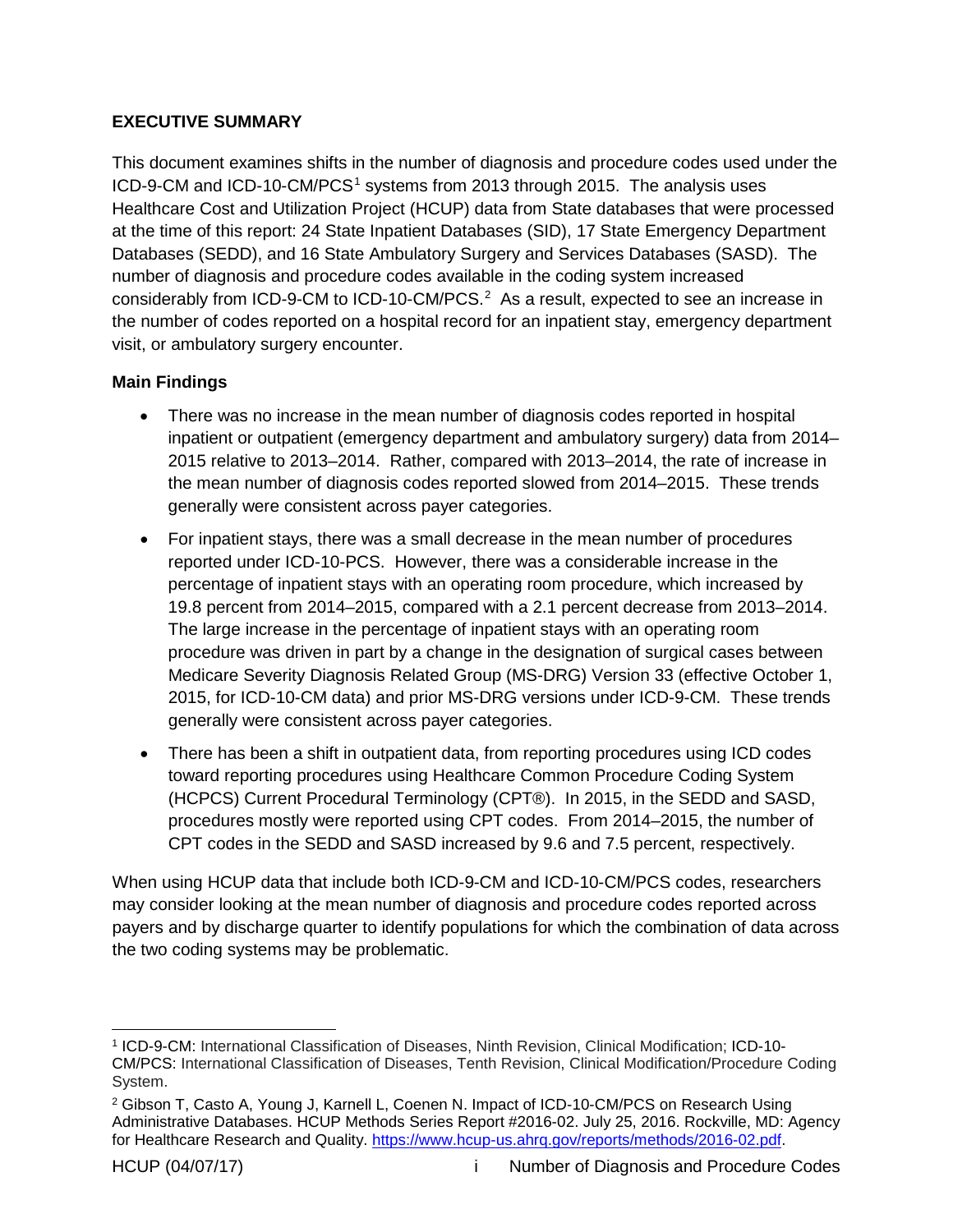# <span id="page-3-0"></span>**INTRODUCTION**

The purpose of this document is to help Healthcare Cost and Utilization Project (HCUP) users anticipate challenges in using HCUP databases that include both ICD-9-CM and ICD-10- CM/PCS codes. [3](#page-3-3) This investigation examines changes in the number of reported diagnosis and procedure codes following transition to the new coding system.

## <span id="page-3-1"></span>**Brief Overview of ICD-9-CM Versus ICD-10-CM/PCS**

On October 1, 2015, the United States transitioned from reporting medical diagnoses and inpatient procedures using ICD-9-CM to the ICD-10-CM/PCS code sets. ICD-10-CM consists of two parts:

- ICD-10-CM: diagnosis coding on inpatient and outpatient data
- ICD-10-PCS: procedure coding on inpatient data.

Procedures listed on outpatient data generally are reported using Healthcare Common Procedure Coding System (HCPCS) and Current Procedural Terminology (CPT®) codes.

The number of available diagnosis and procedure codes increased dramatically from the ICD-9- CM system to the ICD-10-CM/PCS system.<sup>[4](#page-3-4)</sup> The number of diagnosis codes increase from about 14,000 under ICD-9-CM to over 68,000 under ICD-10-CM. The number of procedure codes increase from about 4,000 under ICD-9-CM to over 72,000 under ICD-10-PCS. Certain aspects of the ICD-10-CM/PCS system may increase the number of diagnosis and procedure codes that should be used (e.g., codes now designate the left or the right side of the body when describing the location of conditions, injuries, and procedures); however, other aspects of the ICD-10-CM/PCS system may decrease the number of codes that are necessary (e.g., expanded use of codes that combine diagnosis and symptom information).

An overview of key differences between ICD-9-CM and ICD-10-CM/PCS is available on the HCUP-US Web site under [ICD-10-CM/PCS Resources.](https://www.hcup-us.ahrq.gov/datainnovations/icd10_resources.jsp) A more detailed comparison of the ICD-9-CM and ICD-10-CM-PCS coding systems is available in the HCUP Methods Series Report #2016-02, [Impact of ICD 10-CM/PCS on Research Using Administrative Databases.](https://www.hcup-us.ahrq.gov/reports/methods/2016-02.pdf)

# <span id="page-3-2"></span>**Brief Description of the HCUP State Databases**

### State Inpatient Databases

The SID include discharge-level data on inpatient stays from most, if not all, hospitals in the State. The SID include all types of inpatient stays, including transfers from another acute care hospital and stays that originated in the hospital's emergency department (ED). The SID can be used to investigate questions unique to one State, to compare data from two or more States, to

<span id="page-3-3"></span> <sup>3</sup> ICD-9-CM: International Classification of Diseases, Ninth Revision, Clinical Modification; ICD-10- CM/PCS: International Classification of Diseases, Tenth Revision, Clinical Modification/ Procedure Coding System.

<span id="page-3-4"></span>HCUP (04/07/17) 1 1 Number of Diagnosis and Procedure Codes <sup>4</sup> Gibson T, Casto A, Young J, Karnell L, Coenen N. Impact of ICD-10-CM/PCS on Research Using Administrative Databases. HCUP Methods Series Report #2016-02. July 25, 2016. Rockville, MD: Agency for Healthcare Research and Quality. [https://www.hcup-us.ahrq.gov/reports/methods/2016-02.pdf.](https://www.hcup-us.ahrq.gov/reports/methods/2016-02.pdf)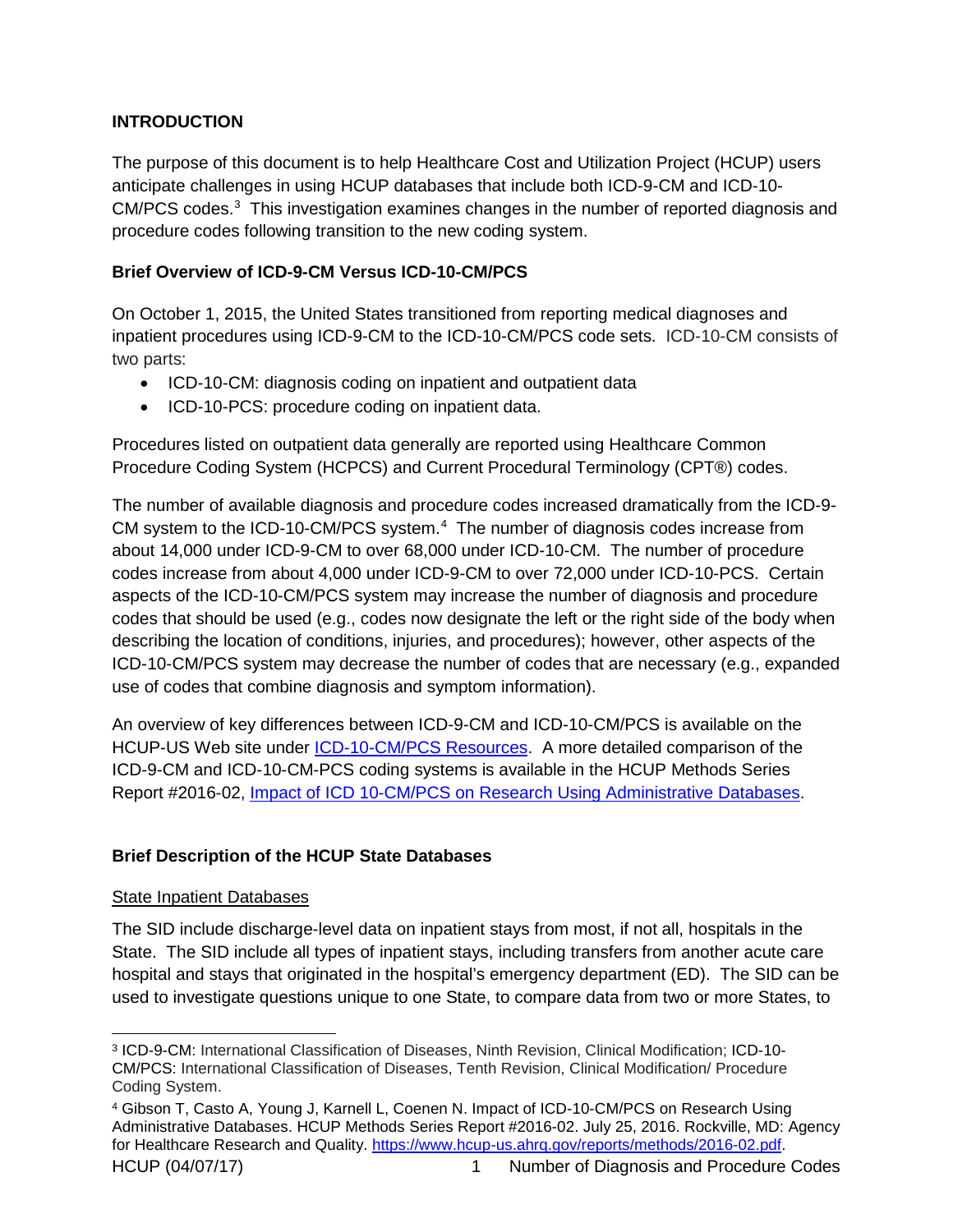conduct market-area variation analyses, and to identify State-specific trends in inpatient care utilization, access, charges, and outcomes.

Starting on October 1, 2015, the SID include ICD-10-CM diagnosis codes and ICD-10-PCS procedure codes.

#### State Emergency Department Databases

The SEDD include encounter-level data on ED visits that do not result in an inpatient admission to the same hospital. The SEDD contain information from ED encounters from hospital-based EDs, translated into a uniform format to facilitate multistate comparisons and analyses. Researchers and policymakers use the SEDD to investigate access to health care in a changing health care marketplace; to identify State-specific trends in ED utilization, access, charges, and outcomes; and to conduct market-area research and small-area variation analyses.

Starting on October 1, 2015, the SEDD include ICD-10-CM diagnosis codes. Procedures performed in an outpatient setting usually are reported using HCPCS and CPT procedure codes. A few of the fourth quarter 2015 SEDD also have included a small percentage of records with ICD-10-PCS procedure codes. These SEDD also have ICD-9-CM procedure codes reported in the first three quarters of 2015.

#### State Ambulatory Surgery and Services Databases

The SASD include encounter-level data for ambulatory surgeries. These data also may include various types of outpatient services such as observation stays, lithotripsy, radiation therapy, imaging, chemotherapy, and labor and delivery. The specific types of ambulatory surgery and outpatient services included in each SASD vary by State and data year. All SASD include data from hospital-owned ambulatory surgery facilities. In addition, some States include data from facilities not owned by a hospital.

Starting on October 1, 2015, the SASD include ICD-10-CM diagnosis codes. Procedures performed in an outpatient setting usually are reported using HCPCS and CPT procedure codes. A few of the fourth quarter 2015 SASD also have included a small percentage of records with ICD-10-PCS procedure codes. These SASD have ICD-9-CM procedure codes reported in the first three quarters of 2015.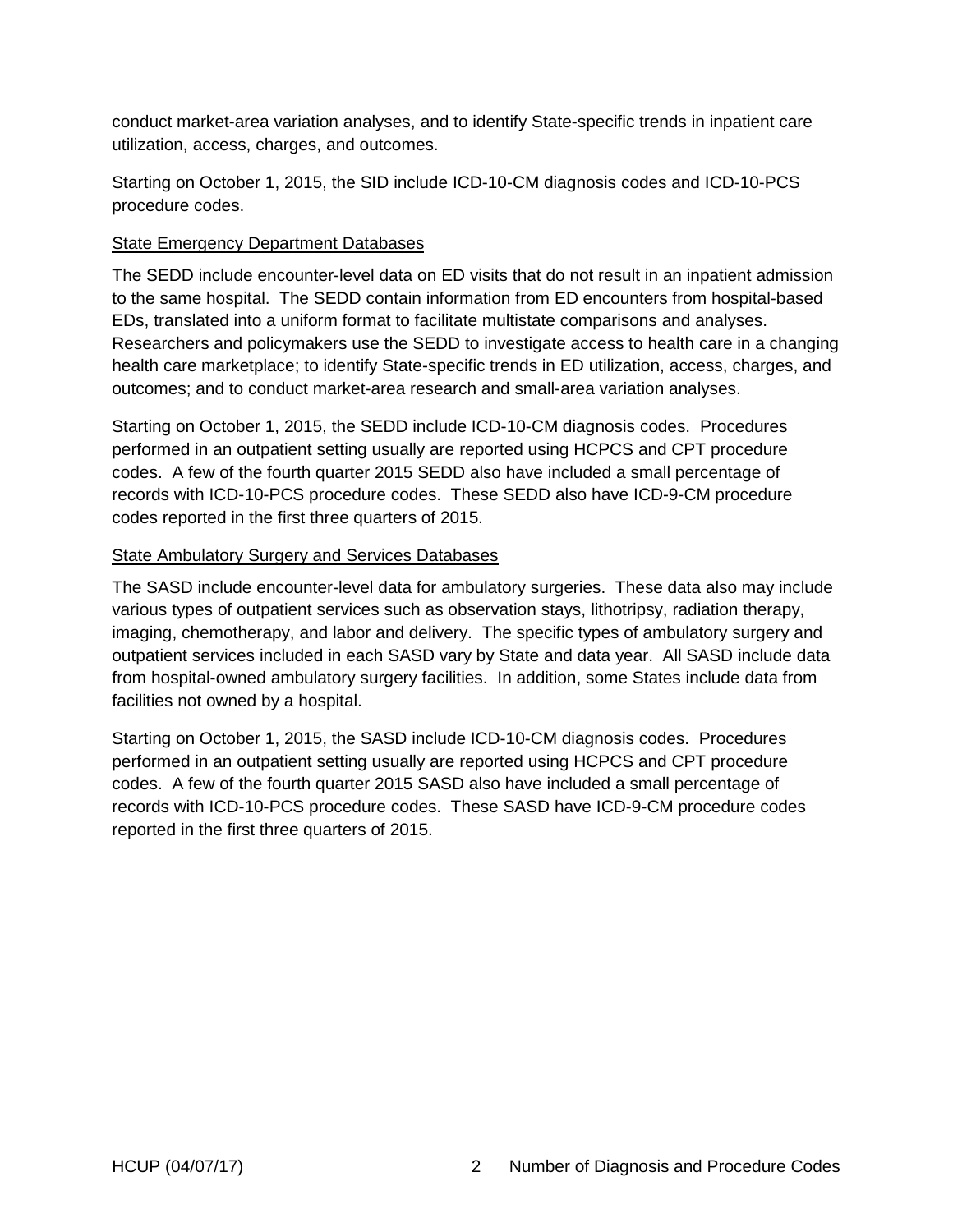### <span id="page-5-0"></span>**METHODS**

This document presents analyses using data from the SID, SEDD, and SASD for States with databases that were processed at the time of this report. Records were limited to stays and visits at community hospitals that are not rehabilitation or long-term acute care hospitals. Additionally, the SASD data were limited to surgical encounters. [5](#page-5-1)

The data sources were the following:

- SID data were from 24 States: Arizona, California, Colorado, Florida, Hawaii, Illinois, Iowa, Kansas, Kentucky, Minnesota, Missouri, Montana, Nebraska, New Jersey, New Mexico, Nevada, North Dakota, Ohio, Oregon, South Dakota, Tennessee, Vermont, Washington, Wisconsin
- SEDD data were from 17 States: Arizona, California, Florida, Hawaii, Iowa, Kansas, Kentucky, Minnesota, Missouri, Nebraska, New Jersey, North Dakota, Ohio, South Dakota, Tennessee, Vermont, Wisconsin
- SASD data were from 16 States: California, Colorado, Florida, Hawaii, Iowa, Kentucky, Minnesota, Missouri, Nebraska, New Jersey, North Dakota, Oregon, South Dakota, Tennessee, Vermont, Wisconsin.

The analysis consisted of calculating the mean number of diagnoses (HCUP data elements [NDX](https://www.hcup-us.ahrq.gov/db/vars/siddistnote.jsp?var=ndx) and [I10\\_NDX\)](https://www.hcup-us.ahrq.gov/db/vars/siddistnote.jsp?var=I10_ndx) and ICD procedures (HCUP data elements [NPR](https://www.hcup-us.ahrq.gov/db/vars/siddistnote.jsp?var=npr) and [I10\\_NPR\)](https://www.hcup-us.ahrq.gov/db/vars/siddistnote.jsp?var=I10_npr) reported on each record during discharge quarter 4 (Q4) (HCUP data element **DQTR**) for three consecutive years:

- Q4 2015 (ICD-10-CM/PCS)
- Q4 2014 (ICD-9-CM)
- Q4 2013 (ICD-9-CM).

For the SID, the percentage of inpatient stays with at least one operating room (OR) procedure (HCUP data elements **[ORPROC](https://www.hcup-us.ahrq.gov/db/vars/siddistnote.jsp?var=orproc)** and **110\_ORPROC**) also was calculated for each of the three time periods. The identification of an OR procedure was based on the record being in a surgical Medicare Severity Diagnosis Related Group (MS-DRG).<sup>[6](#page-5-2)</sup> In the 2013, 2014, and 2015 SID, the MS-DRG versions were 31, 32, and 33, respectively. For the SEDD and SASD, the mean number of HCPCS/CPT procedures (HCUP data element [NCPT\)](https://www.hcup-us.ahrq.gov/db/vars/sedddistnote.jsp?var=ncpt) was calculated for each of the three time periods.

Percentage changes in these means from Q4 2014 to Q4 2015 and from Q4 2013 to Q4 2014 then were calculated. Change from Q4 2014 to Q4 2015 may represent changes associated

<span id="page-5-1"></span><sup>&</sup>lt;sup>5</sup> Surgical encounters were identified using the HCPCS/CPT version of the [HCUP Surgery Flag](https://www.hcup-us.ahrq.gov/toolssoftware/surgflags/surgeryflags.jsp) Software that is described and available for download on the HCUP User Support Web site. A SASD record had to have at least one narrow or broad surgical procedure code.

<span id="page-5-2"></span> $6$  Specifically, the MS-DRG grouper classifies hospital records into groups that are expected to have similar hospital resource use, making a distinction between surgical and medical MS-DRGs. The MS-DRG Definitions Manual provides a list of ICD-10-PCS procedure codes that are considered operating room procedures [\(https://www.cms.gov/ICD10Manual/version33-fullcode-cms/fullcode\\_cms/P0033.html\)](https://www.cms.gov/ICD10Manual/version33-fullcode-cms/fullcode_cms/P0033.html) and are used in the surgical MS-DRG assignments. When a specific ICD-10-PCS procedure code is considered "surgical" according to MS-DRGs, it is considered an operating room procedure.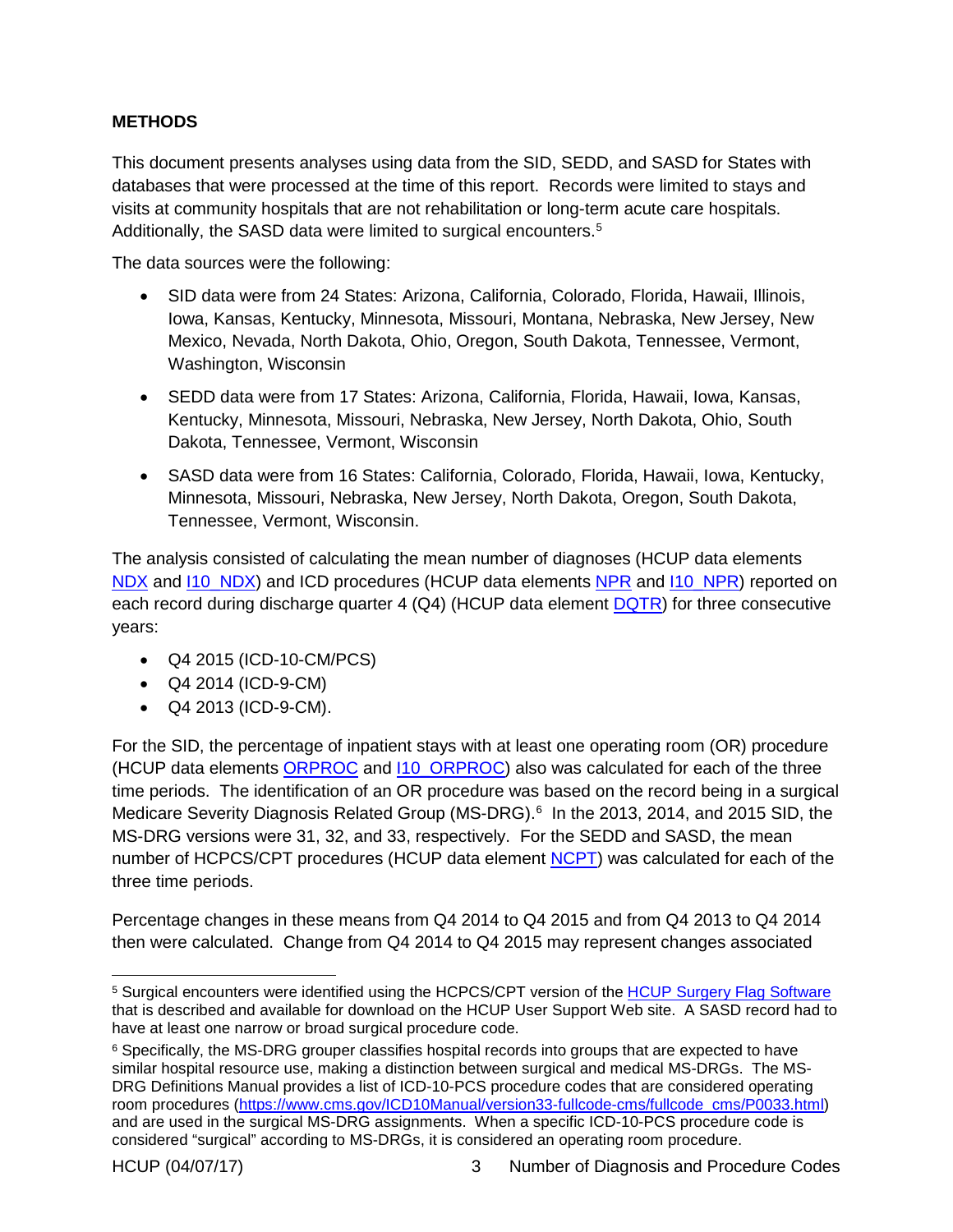with the introduction of ICD-10-CM/PCS as well as continuation of an existing trend. Therefore, the percentage change from Q4 2013 to Q4 2014 was used as a "baseline" (shown in grey in Figures 1, 3, and 5) to evaluate the change from 2014 to 2015 (shown in blue in Figures 1, 3, and 5). Changes were examined overall and by expected primary payer (HCUP data element [PAY1\)](https://www.hcup-us.ahrq.gov/db/vars/siddistnote.jsp?var=pay1).

## <span id="page-6-0"></span>**RESULTS**

### <span id="page-6-1"></span>**State Inpatient Databases**

#### Overall Results

Figure 1 presents the overall percentage change in the number of diagnosis and procedure codes, as well as the percentage of inpatient stays with an OR procedure in the SID from 2014– 2015, compared with percentage changes from 2013–2014.

<span id="page-6-2"></span>



Abbreviations: OR, operating room; Q, quarter; SID, State Inpatient Databases.

- Diagnoses: Increased at a slower rate from 2014–2015 compared with 2013–2014
	- o 2013–2014: 6.5 percent increase in the mean number of diagnoses per record
	- $\circ$  2014–2015: 2.1 percent increase in the mean number of diagnoses per record.
- Procedures: Decreased at a slower rate from 2014–2015 compared with 2013–2014
	- o 2013–2014: 1.9 percent decrease in the mean number of procedures per record
	- o 2014–2015: 1.5 percent decrease in the mean number of procedures per record.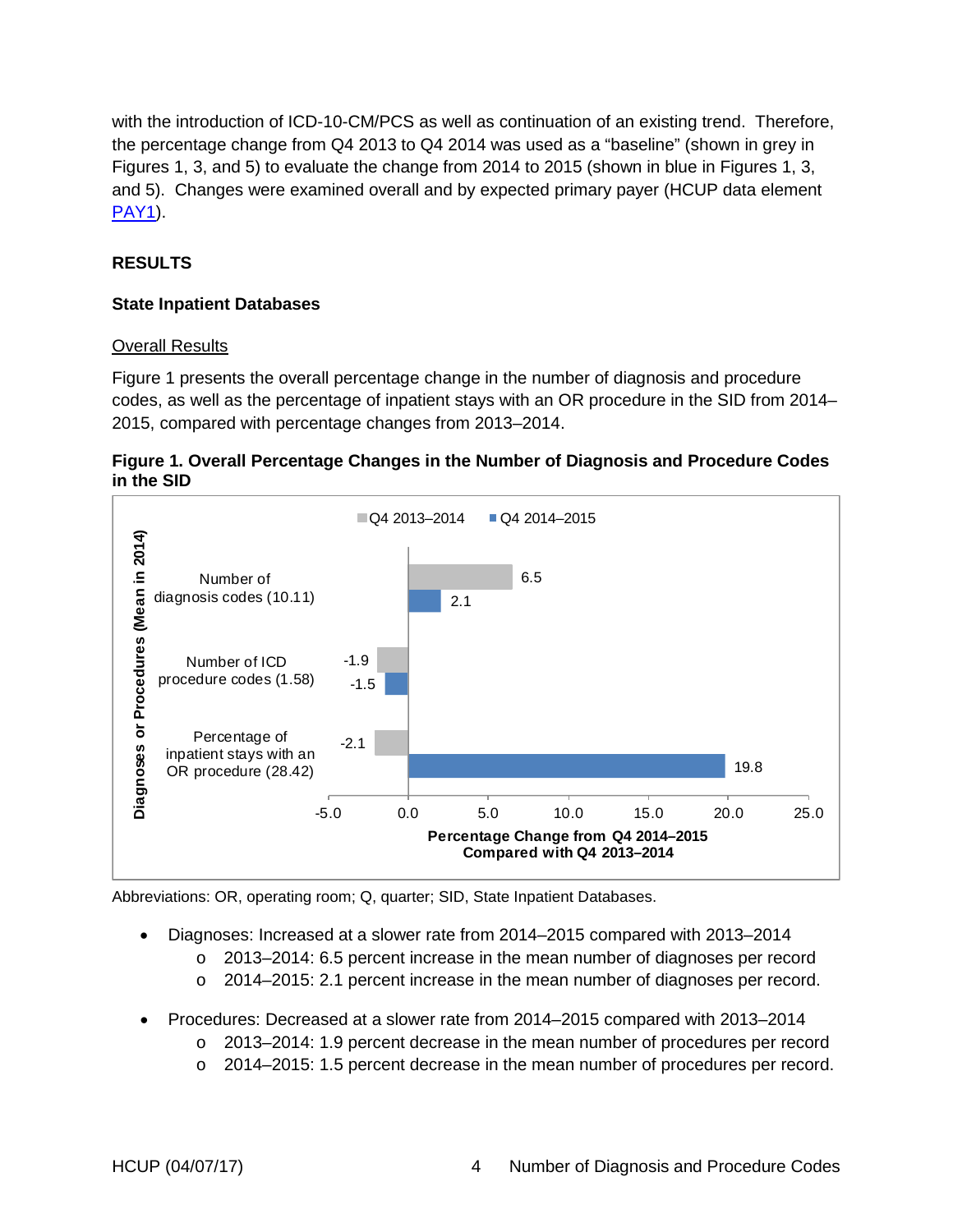- Inpatient stays with an OR procedure: Increased from 2014–2015, but decreased from 2013–2014
	- $\circ$  2013–2014: 2.1 percent decrease in the percentage of inpatient stays with an OR procedure
	- o 2014–2015: 19.8 percent increase in the percentage of inpatient stays with an OR procedure.

The relatively large increase in the percentage of inpatient stays with an OR procedure between 2014 and 2015 is driven in part by a change in the MS-DRG designation of surgical cases between Version 33 (effective October 1, 2015, for ICD-10-CM data) and prior MS-DRG versions under ICD-9-CM.

### Results by Expected Payer

Tables 1 through 3 present the percentage change in the number of diagnosis and procedure codes, as well as the percentage of inpatient stays with an OR procedure in the SID from 2014– 2015, compared with changes from 2013–2014, by expected payer.

<span id="page-7-0"></span>

| Table 1. Percentage Changes in the Mean Number of Diagnosis Codes in the SID, by |  |  |
|----------------------------------------------------------------------------------|--|--|
| <b>Expected Payer</b>                                                            |  |  |

| <b>Expected</b>      | <b>Mean Number of Diagnosis Codes</b> |                    |       |           |           |  | <b>Percentage Change</b> |
|----------------------|---------------------------------------|--------------------|-------|-----------|-----------|--|--------------------------|
| <b>Primary Payer</b> | Q4 2013                               | Q4 2014<br>Q4 2015 |       | 2013-2014 | 2014-2015 |  |                          |
| All discharges       | 9.50                                  | 10.11              | 10.32 | 6.5       | 2.1       |  |                          |
| Medicare             | 13.26                                 | 14.09              | 14.24 | 6.2       |           |  |                          |
| Medicaid             | 6.86                                  | 7.54               | 7.83  | 9.9       | 3.9       |  |                          |
| Privately insured    | 7.09                                  | 7.57               | 7.75  | 6.6       | 2.5       |  |                          |
| Uninsured            | 7.55                                  | 7.27               | 7.49  | $-3.7$    | 3.0       |  |                          |

- Like the overall results, for each expected payer except the uninsured, the number of diagnoses increased at a slower rate from 2014–2015 than from 2013–2014.
- For the uninsured population, the number of diagnoses increased from 2014–2015 (by 3.0 percent), compared with a decrease from 2013–2014 (by 3.7 percent).

#### <span id="page-7-1"></span>**Table 2. Percentage Changes in the Mean Number of Procedure Codes in the SID, by Expected Payer**

| <b>Expected</b>      |         | <b>Mean Number of Procedure Codes</b> |      | <b>Percentage Change</b> |           |
|----------------------|---------|---------------------------------------|------|--------------------------|-----------|
| <b>Primary Payer</b> | Q4 2013 | Q4 2014<br>Q4 2015                    |      | 2013-2014                | 2014-2015 |
| All discharges       | 1.61    | 1.58                                  | .56  | $-1.9$                   | $-1.5$    |
| Medicare             | 1.63    | 1.57                                  | 1.52 | $-3.8$                   | $-2.7$    |
| Medicaid             | 1.42    | 1.42                                  | 1.43 | $-0.1$                   | 0.4       |
| Privately insured    | 1.75    | 1.74                                  | 1.72 | $-0.7$                   | $-0.7$    |
| Uninsured            | 1.35    | 1.31                                  | 1.25 | $-2.8$                   | $-4.2$    |

- Like the overall results, the number of procedures decreased at a slower rate from 2014–2015 than from 2013–2014 for records with an expected payer of Medicare.
- For Medicaid, the number of procedures increased from 2014–2015 (by 0.4 percent), compared with a decrease of 0.1 percent from 2013–2014.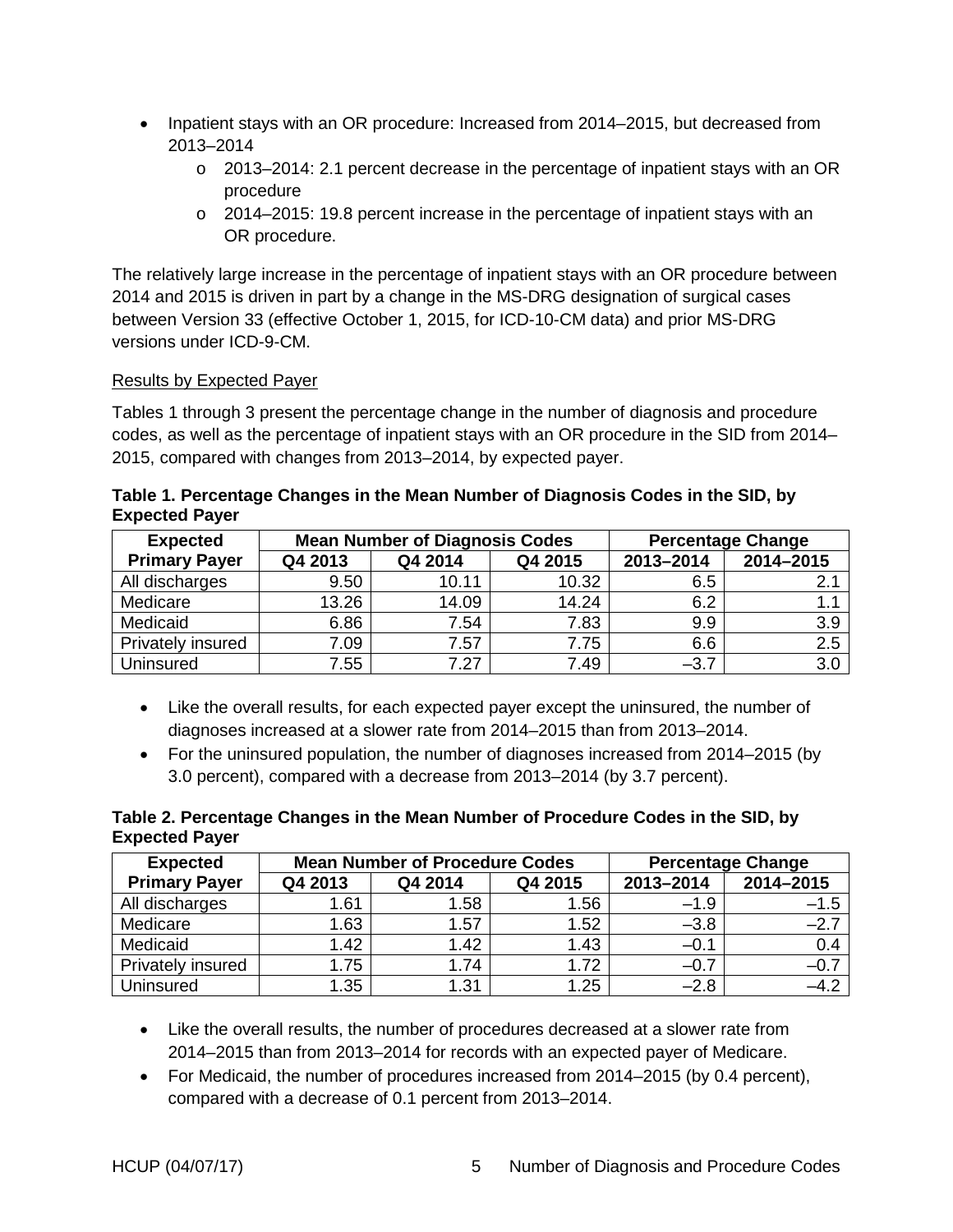- For individuals with private insurance, the rate of change in procedures was similar from 2014–2015 and 2013–2014 (decreasing by about 0.7 percent over both time periods).
- For the uninsured population, the number of procedures decreased faster from 2014– 2015 than from 2013–2014 (4.2 vs. 2.8 percent decrease).

<span id="page-8-1"></span>**Table 3. Changes in the Percentage of Inpatient Stays With an Operating Room Procedure in the SID, by Expected Payer**

| <b>Expected</b><br><b>Primary Payer</b> | Percentage of Inpatient Stays With an<br><b>Operating Room Procedure</b> |         |         |           | <b>Percentage Change</b> |
|-----------------------------------------|--------------------------------------------------------------------------|---------|---------|-----------|--------------------------|
|                                         | Q4 2013                                                                  | Q4 2014 | Q4 2015 | 2013-2014 | 2014-2015                |
| All discharges                          | 29.03                                                                    | 28.42   | 34.04   | $-2.1$    | 19.8                     |
| Medicare                                | 26.61                                                                    | 25.64   | 28.07   | $-3.6$    | 9.5                      |
| Medicaid                                | 22.39                                                                    | 22.66   | 32.08   | 1.2       | 41.6                     |
| Privately insured                       | 37.47                                                                    | 36.77   | 44.13   | $-1.9$    | 20.0                     |
| Uninsured                               | 22.32                                                                    | 22.36   | 24.30   | 0.2       | 8.7                      |

<span id="page-8-0"></span>• Like the overall results, the percentage of inpatient stays with an OR procedure increased from 2014–2015. The largest increases were for stays with an expected payer of Medicaid and private insurance.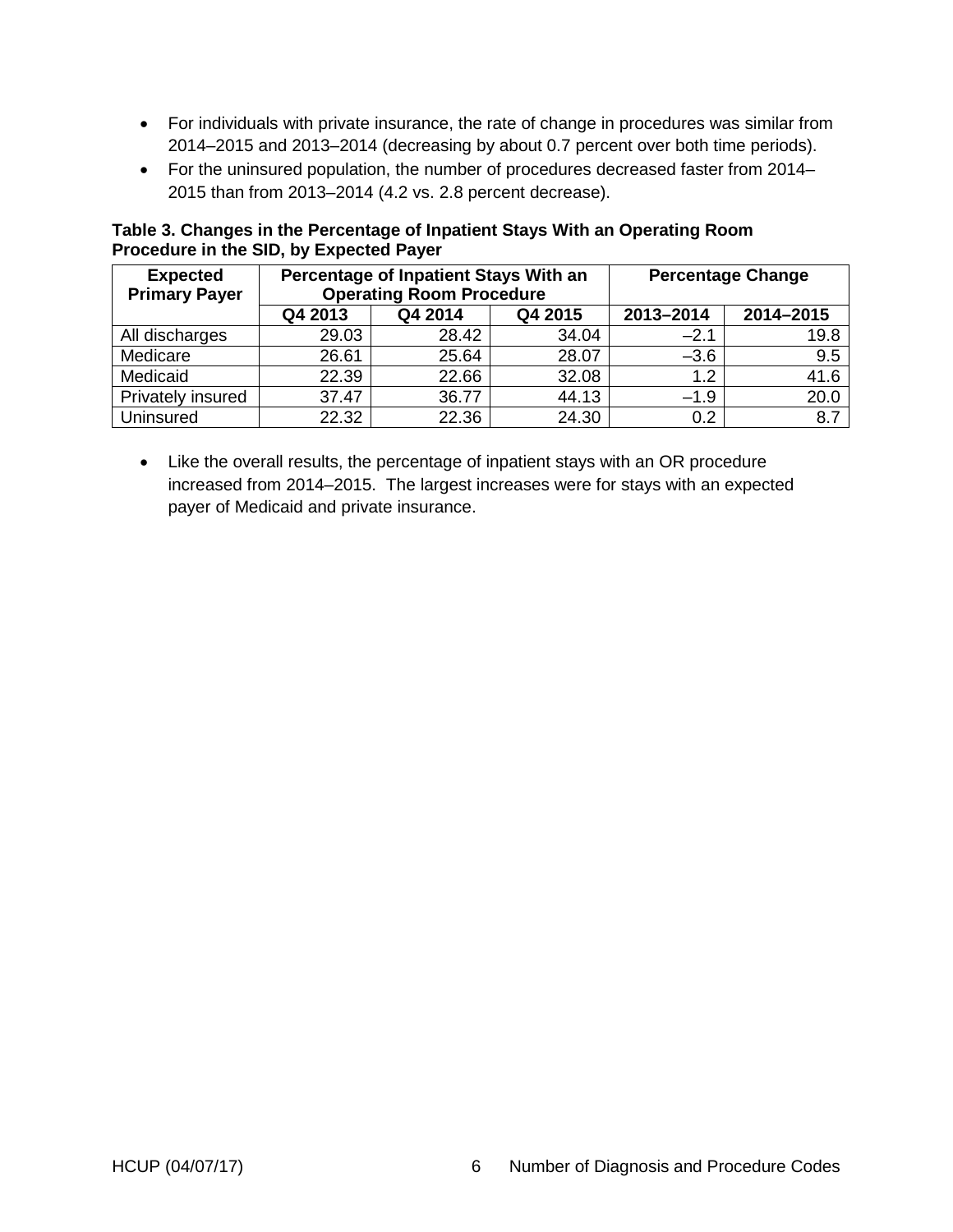## **State Emergency Department Databases**

Number of HCPCS/CPT procedure codes (5.04)

### Overall Results

Figure 2 presents the overall percentage change in the number of diagnosis and HCPCS/CPT procedure codes in the SEDD from 2014–2015, compared with changes from 2013–2014. The number of ICD-9-CM and ICD-10-PCS procedure codes is not presented because, starting in 2015, almost no SEDD include these codes.<sup>[7](#page-9-1)</sup>



### <span id="page-9-0"></span>**Figure 2. Overall Percentage Changes in the Mean Number of Diagnosis and HCPCS/CPT Procedure Codes in the SEDD**

Abbreviations: CPT, Current Procedural Terminology; HCPCS, Healthcare Common Procedure Coding System; Q, quarter; SEDD, State Emergency Department Databases.

2.7

- Diagnosis codes: Increased at a slower rate from 2014–2015 than from 2013–2014
	- $\circ$  2013–2014: 4.8 percent increase in the mean number of diagnoses per record
	- $\circ$  2014–2015: 1.2 percent increase in the mean number of diagnoses per record.

0.0 2.0 4.0 6.0 8.0 10.0 12.0

**Percentage Change from Q4 2014–2015 Compared with Q4 2013–2014**

- HCPCS/CPT procedure codes: Increased at a faster rate from 2014–2015 than from 2013–2014
	- o 2013–2014: 2.7 percent increase in the mean number of procedures per record
	- o 2014–2015: 9.6 percent increase in the mean number of procedures per record.

9.6

<span id="page-9-1"></span> <sup>7</sup> Part of the increase in HCPCS/CPT procedure codes in the SEDD from 2014–2015 could be due to States that provided ICD-9-CM procedure codes to HCUP prior to 2015 and now provide HCPCS/CPT codes.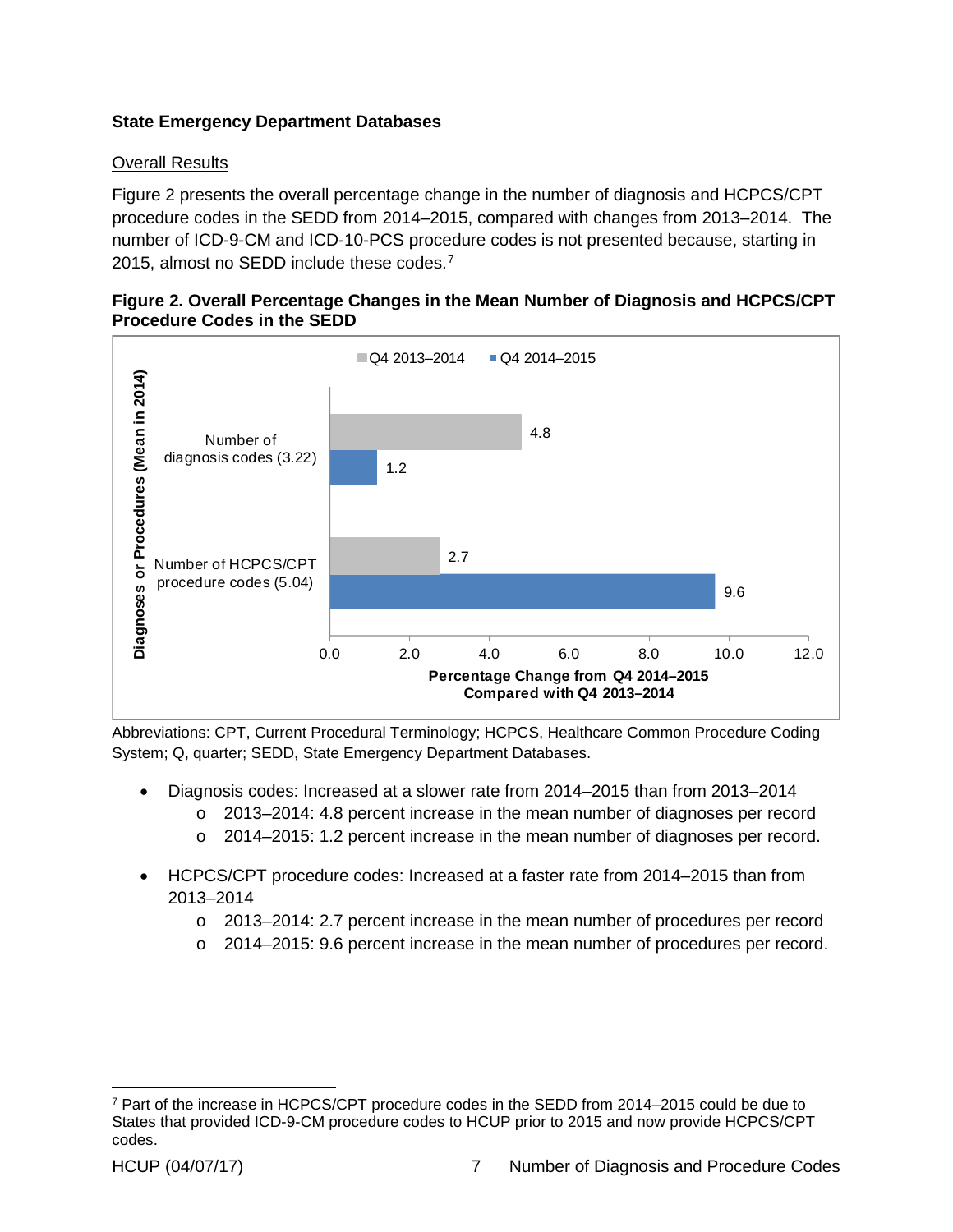#### Results by Expected Payer

Tables 4 and 5 present the percentage change in the mean number of diagnosis and HCPCS/CPT procedure codes in the SEDD from 2014–2015, compared with changes from 2013–2014, by expected payer.

<span id="page-10-1"></span>

| Table 4. Percentage Changes in the Mean Number of Diagnosis Codes in the SEDD, by |  |
|-----------------------------------------------------------------------------------|--|
| <b>Expected Payer</b>                                                             |  |

| <b>Expected</b>      |         | <b>Mean number of Diagnosis Codes</b> |      |           | <b>Percentage Change</b> |
|----------------------|---------|---------------------------------------|------|-----------|--------------------------|
| <b>Primary Payer</b> | Q4 2013 | Q4 2015<br>Q4 2014                    |      | 2013-2014 | 2014-2015                |
| All discharges       | 3.07    | 3.22                                  | 3.26 | 4.8       | 1.2                      |
| Medicare             | 5.10    | 5.42                                  | 5.39 | 6.2       | $-0.5$                   |
| Medicaid             | 2.52    | 2.69                                  | 2.74 | 6.5       | 1.9                      |
| Privately insured    | 2.73    | 2.85                                  | 2.86 | 4.1       | 0.4                      |
| Uninsured            | 2.60    | 2.61                                  | 2.63 | 0.1       | 1.1                      |

- Like the overall results, for each expected payer group except the uninsured, growth in the mean number of diagnoses slowed during the period 2014–2015 compared with 2013–2014.
- For the uninsured, the mean number of diagnoses increased from 2014–2015 (by 1.1 percent), compared with only a 0.1 percent increase from 2013–2014.

#### <span id="page-10-2"></span>**Table 5. Percentage Changes in the Mean Number of HCPCS/CPT Procedure Codes in the SEDD, by Expected Payer**

| <b>Expected</b><br><b>Primary Payer</b> | <b>Mean Number of HCPCS/CPT</b><br><b>Procedure Codes</b> |         |         |           | <b>Percentage Change</b> |
|-----------------------------------------|-----------------------------------------------------------|---------|---------|-----------|--------------------------|
|                                         | Q4 2013                                                   | Q4 2014 | Q4 2015 | 2013-2014 | 2014-2015                |
| All discharges                          | 4.91                                                      | 5.04    | 5.53    | 2.7       | 9.6                      |
| Medicare                                | 6.92                                                      | 7.37    | 7.97    | 6.4       | 8.3                      |
| Medicaid                                | 3.80                                                      | 3.96    | 4.37    | 4.2       | 10.5                     |
| Privately insured                       | 4.99                                                      | 5.14    | 5.64    | 3.1       | 9.8                      |
| Uninsured                               | 4.75                                                      | 4.76    | 5.25    | 0.1       | 10.4                     |

<span id="page-10-0"></span>• Like the overall results, the mean number of HCPCS/CPT procedure codes increased at a faster rate for all expected payers from 2014–2015 compared with 2013–2014.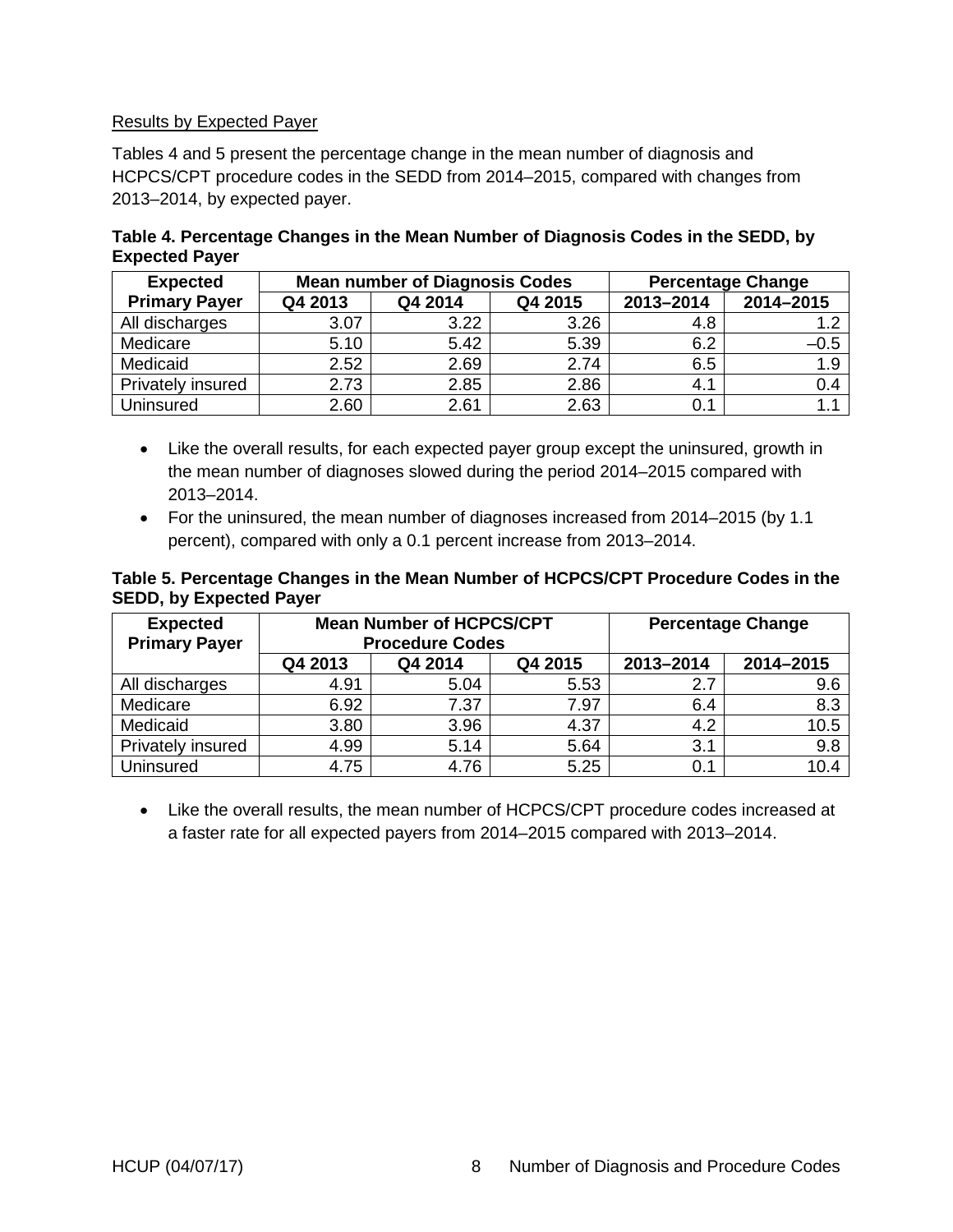# **State Ambulatory Surgery and Services Databases**

### Overall Results

Figure 3 presents the overall percentage change in the mean number of diagnosis and HCPCS/CPT procedure codes in the SASD from 2014–2015 compared with changes from 2013–2014. The number of ICD-9-CM and ICD-10-PCS procedure codes is not presented because almost no SASD include these codes starting in 2015.<sup>[8](#page-11-1)</sup>

<span id="page-11-0"></span>



Abbreviations: CPT, Current Procedural Terminology; HCPCS, Healthcare Common Procedure Coding System; Q, quarter; SASD, State Ambulatory Surgery and Services Databases.

- Diagnosis codes: Increased at a slower rate from 2014–2015 than from 2013–2014
	- o 2013–2014: 5.2 percent increase in the mean number of diagnoses per record
	- $\circ$  2014–2015: 0.4 percent increase in the mean number of diagnoses per record.
- HCPCS/CPT procedure codes: Increased at a faster rate from 2014–2015 than from 2013–2014
	- o 2013–2014: 2.7 percent increase in the mean number of procedures per record
	- o 2014–2015: 7.5 percent increase in the mean number of procedures per record.

<span id="page-11-1"></span><sup>&</sup>lt;sup>8</sup> Part of the increase in HCPCS/CPT procedure codes in the SASD from 2014–2015 could be due to States that provided ICD-9-CM procedure codes to HCUP prior to 2015 and now provide HCPCS/CPT codes.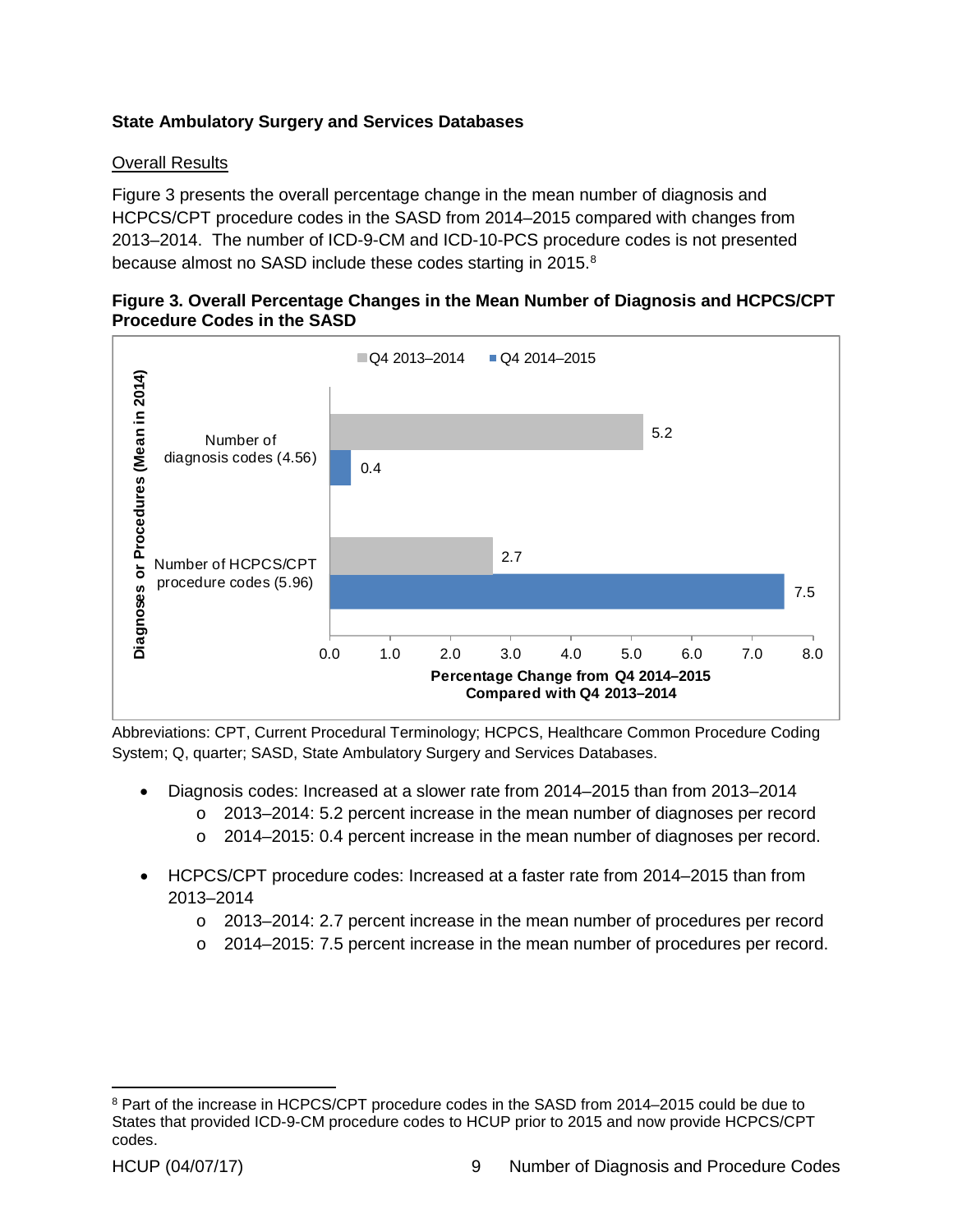#### Results by Expected Payer

Tables 6 and 7 present the percentage changes in the number of diagnosis and HCPCS/CPT procedure codes in the SEDD from 2014–2015, compared with changes from 2013–2014, by expected payer.

| <b>Expected</b>      |         | <b>Mean Number of Diagnosis Codes</b> |      | <b>Percentage Change</b> |           |  |  |
|----------------------|---------|---------------------------------------|------|--------------------------|-----------|--|--|
| <b>Primary Payer</b> | Q4 2013 | Q4 2014<br>Q4 2015                    |      | 2013-2014                | 2014-2015 |  |  |
| All discharges       | 4.34    | 4.56                                  | 4.58 | 5.2                      | 0.4       |  |  |
| Medicare             | 5.40    | 5.66                                  | 5.66 | 4.7                      | 0.0       |  |  |
| Medicaid             | 3.58    | 3.88                                  | 3.86 | 8.4                      | $-0.4$    |  |  |
| Privately insured    | 3.85    | 4.06                                  | 4.10 | 5.4                      | 0.9       |  |  |
| Uninsured            | 3.32    | 3.47                                  | 3.41 | 4.7                      | $-1.8$    |  |  |

<span id="page-12-1"></span>**Table 6. Percentage Changes in the Mean Number of Diagnosis Codes in the SASD, by Expected Payer**

• Like the overall results, for each expected payer, growth in the mean number of diagnoses slowed during the period 2014–2015 compared with 2013–2014.

<span id="page-12-2"></span>

| Table 7. Percentage Changes in the Mean Number of HCPCS/CPT Procedure Codes in the |  |  |
|------------------------------------------------------------------------------------|--|--|
| <b>SASD, by Expected Payer</b>                                                     |  |  |

| <b>Expected</b>      | <b>Mean Number of HCPCS/CPT</b> |                        |         |           | <b>Percentage Change</b> |
|----------------------|---------------------------------|------------------------|---------|-----------|--------------------------|
| <b>Primary Payer</b> |                                 | <b>Procedure Codes</b> |         |           |                          |
|                      | Q4 2013                         | Q4 2014                | Q4 2015 | 2013-2014 | 2014-2015                |
| All discharges       | 5.80                            | 5.96                   | 6.40    | 2.7       | 7.5                      |
| Medicare             | 5.79                            | 5.99                   | 6.49    | 3.4       | 8.4                      |
| Medicaid             | 5.62                            | 5.81                   | 6.11    | 3.3       | 5.2                      |
| Privately insured    | 5.78                            | 5.90                   | 6.38    | 2.2       | 8.0                      |
| <b>Uninsured</b>     | 6.92                            | 6.87                   | 7.09    | $-0.7$    | 3.2                      |

• Like the overall results, for all expected payers, growth in the number of HCPCS/CPT procedure codes accelerated from 2014–2015 compared with 2013–2014.

### <span id="page-12-0"></span>**DISCUSSION**

Because the number of diagnosis and procedure codes available increased considerably from ICD-9-CM to ICD-10-CM/PCS, we expected to see an increase in the number of codes reported on a hospital record for an inpatient stay, ED visit, or ambulatory surgery encounter. However, there was not an increase in the number of diagnosis codes reported in hospital inpatient or outpatient (ED and ambulatory surgery) data from 2014–2015 relative to 2013–2014. Rather, compared with 2013–2014, the rate of increase in the number of diagnosis codes slowed from 2014–2015, suggesting acclimation to the new coding system.

For inpatient stays, there was a small decrease in the total number of procedures reported under ICD-10-PCS; however, there was a considerable increase in the percentage of inpatient stays with an OR procedure. This large increase is driven in part by a change in the designation of surgical cases between MS-DRG Version 33 (effective October 1, 2015, for ICD-10-CM data) and prior MS-DRG versions under ICD-9-CM. There was some variation by payer categories. These trends generally were consistent across time within payer categories.